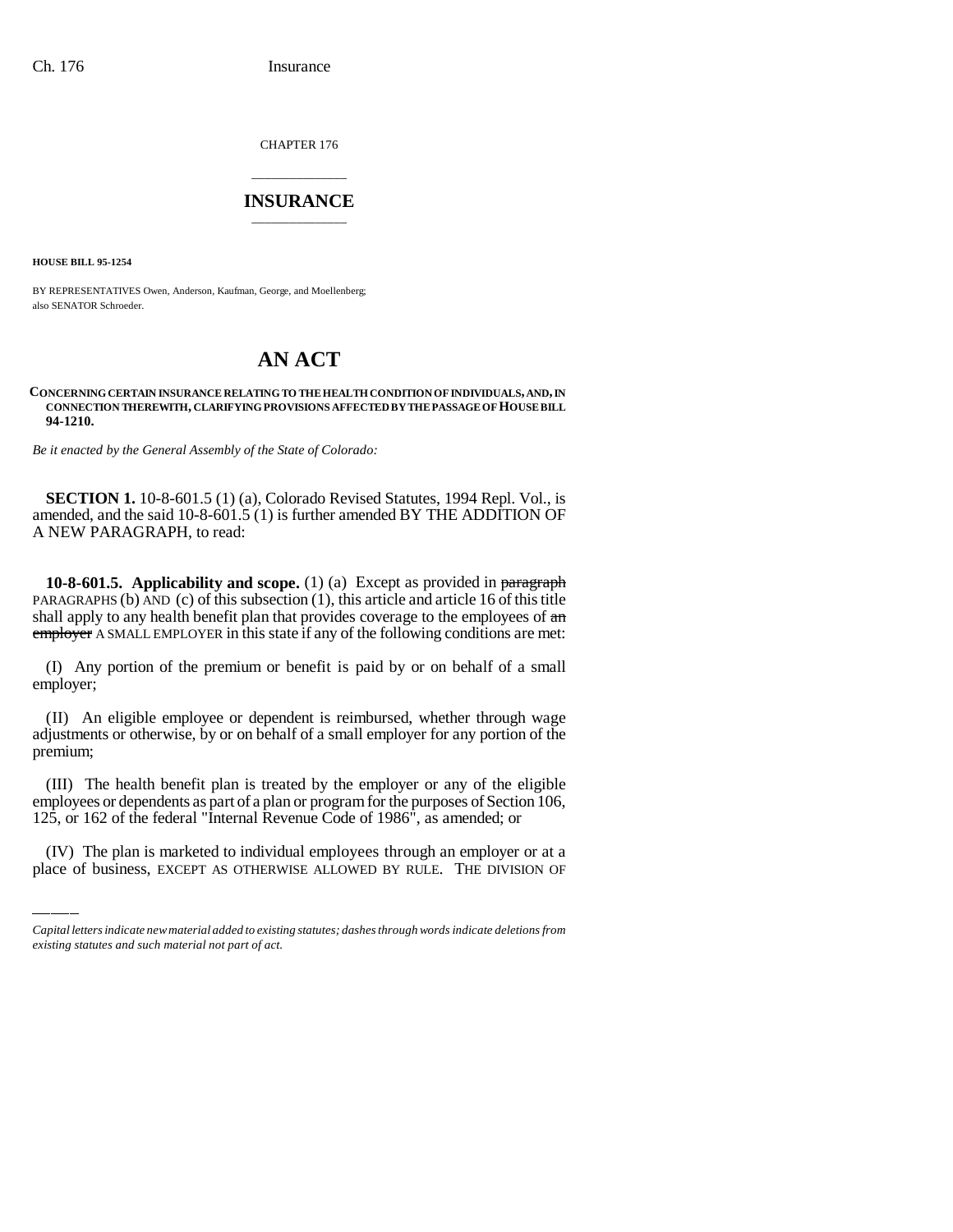Insurance Ch. 176

INSURANCE SHALL PROMULGATE A RULE BY DECEMBER 31, 1995, TO ALLOW AGENTS TO MARKET HEALTH BENEFIT PLANS THROUGH AN EMPLOYER OR AT AN EMPLOYER'S PLACE OF BUSINESS, WITH THE PERMISSION OF OR AT THE REQUEST OF THE EMPLOYER, TO SUCH EMPLOYER'S INELIGIBLE EMPLOYEES.

(c) (I) THE PROVISIONS OF THIS ARTICLE AND ARTICLE 16 OF THIS TITLE CONCERNING SMALL EMPLOYER CARRIERS AND SMALL GROUP PLANS SHALL NOT APPLY TO AN INDIVIDUAL HEALTH BENEFIT PLAN ISSUED TO A BUSINESS GROUP OF ONE ON OR BEFORE DECEMBER 31, 1995, AND IN FORCE ON AND AFTER JANUARY 1, 1996, AS LONG AS THE BUSINESS GROUP OF ONE MAINTAINS CONTINUOUS COVERAGE ON THAT INDIVIDUAL HEALTH BENEFIT PLAN WITH NO CHANGES IN PLAN DESIGN OR BENEFITS AND CONTINUES TO MEET THE DEFINITION OF A BUSINESS GROUP OF ONE. SUCH A PLAN SHALL BE REGULATED AS AN INDIVIDUAL HEALTH BENEFIT PLAN.

(II) NOTHING IN THIS PARAGRAPH (c) SHALL PRECLUDE A BUSINESS GROUP OF ONE FROM APPLYING FOR SMALL GROUP COVERAGE.

**SECTION 2.** 10-16-202 (3) (b), Colorado Revised Statutes, 1994 Repl. Vol., is amended, and the said 10-16-202 (3) is further amended BY THE ADDITION OF A NEW PARAGRAPH, to read:

**10-16-202. Required provisions in individual sickness and accident policies.** (3) Provisions as follows: "Time limit on certain defenses:"

(b) EXCEPT FOR INDIVIDUAL DISABILITY INCOME INSURANCE POLICIES, no claim for loss incurred or disability, as defined in the policy, commencing after one year from the date of issue of this policy shall be reduced or denied on the ground that a disease or physical condition not excluded from coverage by name or a specific description effective on the date of loss had existed prior to the effective date of coverage of this policy.

(An individual health benefit plan shall not define a preexisting condition more restrictively than an injury, sickness, or pregnancy for which a person incurred charges, received medical treatment, consulted a health care professional, or took prescription drugs within the twelve months immediately preceding the effective date of coverage.)

(c) IF THIS IS AN INDIVIDUAL DISABILITY INCOME INSURANCE POLICY THEN NO CLAIM FOR LOSS INCURRED OR DISABILITY, AS DEFINED IN THIS INDIVIDUAL DISABILITY INCOME INSURANCE POLICY, COMMENCING AFTER TWO YEARS FROM THE DATE OF ISSUE OF THE POLICY SHALL BE REDUCED OR DENIED ON THE GROUND THAT A DISEASE OR PHYSICAL CONDITION NOT EXCLUDED FROM COVERAGE BY NAME OR A SPECIFIC DESCRIPTION EFFECTIVE ON THE DATE OF LOSS HAD EXISTED PRIOR TO THE EFFECTIVE DATE OF COVERAGE OF THIS POLICY.

**SECTION 3.** 10-16-214 (3) (a) (V) (B), Colorado Revised Statutes, 1994 Repl. Vol., is amended, and the said  $10-16-214$  (3) (a) (V) is further amended BY THE ADDITION OF A NEW SUB-SUBPARAGRAPH, to read:

**10-16-214. Group sickness and accident insurance.** (3) (a) Except as provided for in subsection (2) of this section, all policies of group sickness and accident